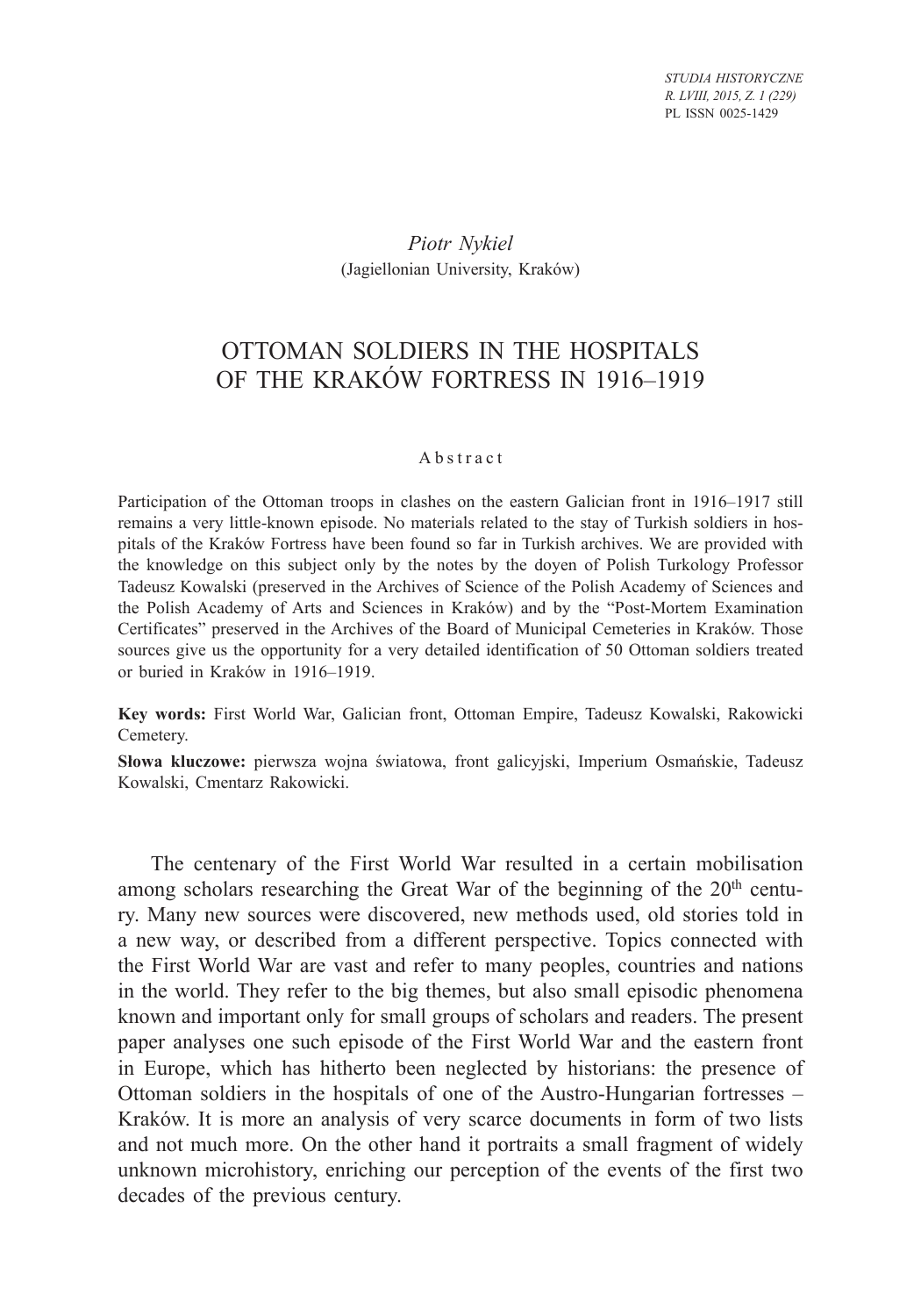Between 1916 and 1919, at least 50 Ottoman soldiers were brought to the hospitals in the Kraków Fortress. Most of them, as many as 47, were officers, non-commissioned officers and soldiers of the 15<sup>th</sup> Corps, which in 1916–1917 fought as part of the German Southern Army on the eastern Galicia front in areas ranging from Podwysokie and the Złota Lipa River, a northern tributary of the Dniester, along the Zbrucz line.<sup>1</sup> The remaining three served in units that fought on the Caucasus front in 1914–1918 and came to Kraków in 1919, most likely returning to Turkey via Poland from Russian prisoner-of-war camps.<sup>2</sup>

A surprisingly rich trove of personal and address information for these soldiers can be found in two independently created archival sources. The first of these are the notes created by Tadeusz Kowalski, a professor of Turkish Studies in Kraków, collected in a notebook entitled "Turkish Dialectological Materials, Mostly Unreleased" found in the Archives of Science of the Polish Academy of Sciences (PAN) and the Polish Academy of Arts and Sciences (PAU) in Kraków.<sup>3</sup> The second are the "Post-Mortem Examination Certificates" preserved in the Archives of the Board of Municipal Cemeteries in Kraków. Searches conducted in these sources allowed for the creation of two registers of soldiers that can be "tentatively" called "Kowalski's List" and "the Rakowicki List" (because all of the Turks who died in Kraków were buried in the Rakowicki Cemetery). Both sets provide us with relatively accurate personal and address information, although the degree of detail varies due to the fact that these sources were based upon the data collected for very different purposes. It should be noted here that the information available in Turkish archives related to the Ottoman soldiers who fell during the First World War is usually limited to soldier's name, father's name or nickname, rank, year of his death, name of province he was born and sometimes age. Since Turks began using family names as late as 1 January 1935, both historians and the soldiers' relatives, having this partial information, are quite often unable to determine where the particular person was killed and buried. It should be also stressed that no information on Ottoman soldiers treated and buried in Kraków has been found thus far in any Turkish archive.

Professor Kowalski – the author of our first source – was chiefly interested in gathering comparative material for dialectological research. Besides songs,

<sup>&</sup>lt;sup>1</sup> More on the subject of the 15<sup>th</sup> Corps' fight in Galicia can be found in: P. Nykiel, *The* 15<sup>th</sup> Corps of the Imperial Ottoman Army on the eastern Galician front (1916–1917), "Belleten", Cilt: LXXIX, Sa. 284, Ankara 2015, p. 335–350; Piotr Nykiel, *XV Korpus Armii Imperium Osmańskiego na froncie wschodnio-galicyjskim (1916*–*1917)*, "Prace Komisji Historii Wojen i Wojskowości PAU", tom IX, Kraków 2015, p. 45–62.

<sup>2</sup> Although the author has no evidence to support this assumption, it seems to be the only logical explanation of how those three men arrived to Kraków. This issue will be discussed in a more detailed way at the end of this article.

<sup>&</sup>lt;sup>3</sup> Cat. no. K III-4, 110.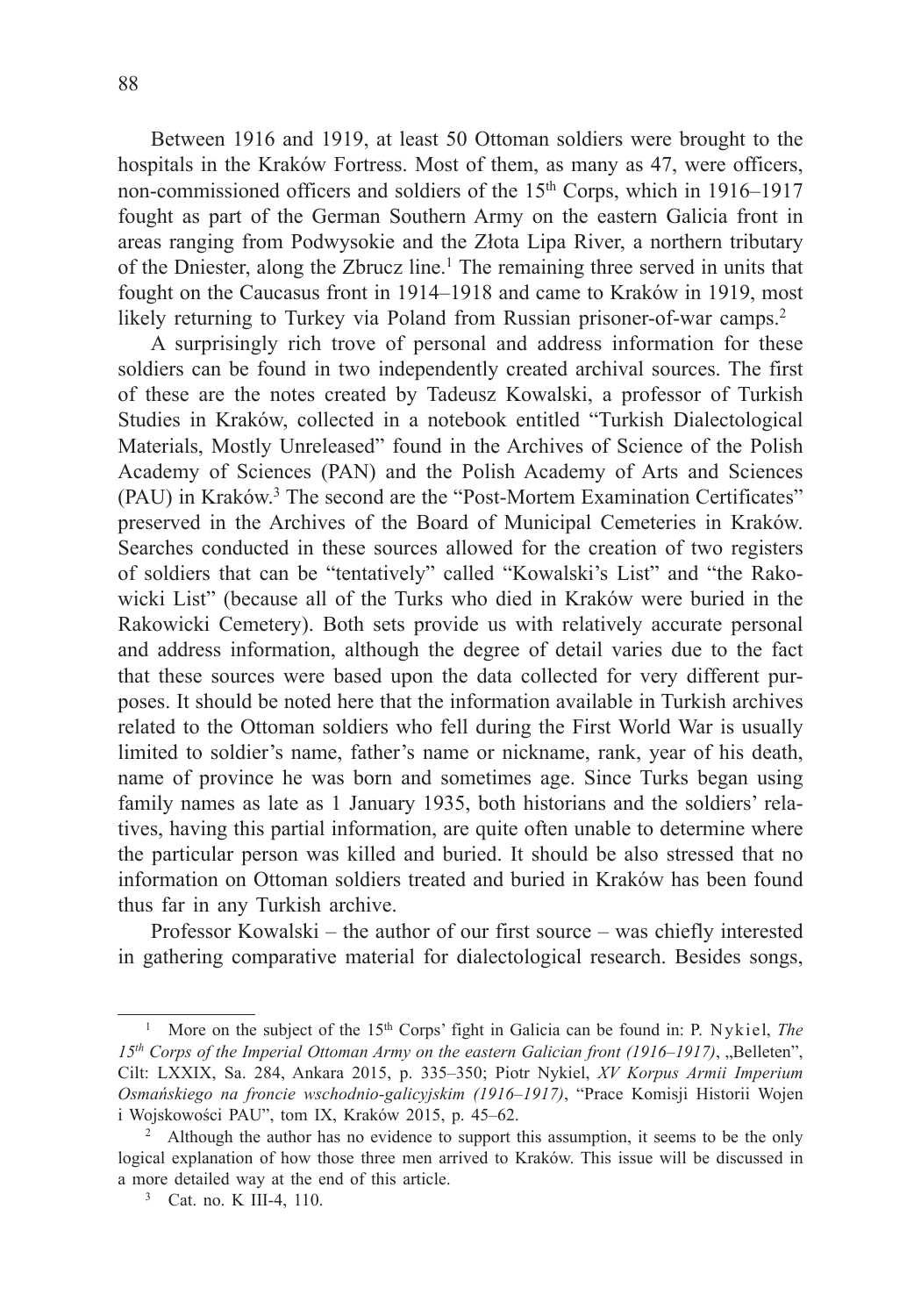stories and riddles, he wrote down in his notes the names of his interviewees and their addresses in Turkey so that he could ascribe certain dialectical characteristics to specific regions of the Ottoman Empire. He only sporadically wrote down information such as the particular soldier's profession before being drafted into the army or their abilities to read and write. However, the professor's notebook is the only source that provides us with the complete lyrics of three songs written in Galicia and more or less related to that place. The author of the first song was Pt. Alioğlu Mustafa (see pos. no. 5 on Kowalski's List):

 $(text in Turkish)<sup>4</sup>:$ 

*Galiçya dağları Çiçek açar Şarapnel gülle Yağmur gibi saçar Bozulmuş Moskof Yel gibi kaçar Kader kısmet böyle imiş Şefkatli Baba Biz Türk oğluyuz Ölmek isteriz Bir avuc kan olsa Dökmek isteriz Moskoftan eski yerleri almak isteriz*

(translation):

*In the Galician mountains Flowers bloom Shrapnel flies Like hurling rain. The Muscovites are smashed, They run away like the wind, Such is fate, Merciful Father, We, the Sons of Turks, We want to die Although a few drops of blood We want to spill for Reclaiming the Muscovite lands.*

The other song directly related to Galicia was written by Pt. İsmailoğlu Salim (pos. no. 23 on Kowalski's List):

<sup>&</sup>lt;sup>4</sup> The syntax and spelling of all Turkish texts in this article are contemporary.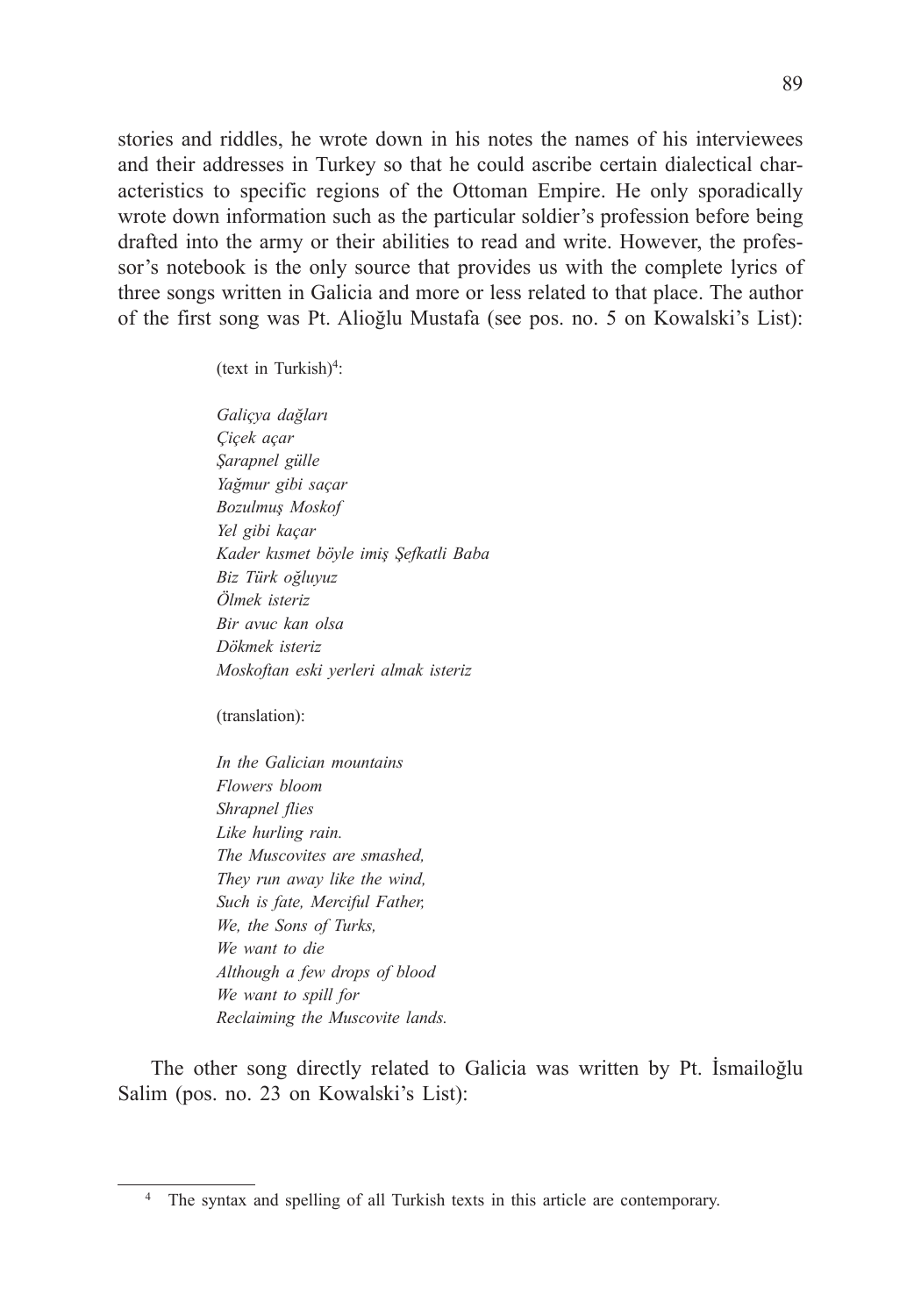(text in Turkish):

*Çıktım memleketten terk eyledim bahçeyi bağı Bindim vapura geçtim dereyi dağı Galiçyaya attılar bizi Anadolu uşağı Dağlara vuruyor yüreğimin feryadı*

*Yeşil başlı ördek idim uçardım göklerde Kanadım kırıldı kaldım çöllerde Anasız babasız müşküldür gurbet ellerde*

*Kışlanın kapısı hastahaneye bakar Doktor ilacı ta yüreğim yakar Sılada sevdiğim yollara bakar O sebepten arzu ederim sılayı*

*Galiçyada nöbet beklerim Silahı sağ yanıma sakladım Haftadan haftaya mektup bekledim Ya niçin gelmedi benim mektubum*

(translation):

*I set out from my Fatherland, abandoning my vineyards and gardens. By steamer5 I went through mountains and valleys. To Galicia we were sent, we sons of Anatolia, And my heart raises a lament to the heavens.* 

*I was a green-headed duck flying over the lakes, But I broke my wing and in the desert I remained It's so hard in foreign countries with your mother and father.*

*The barracks door turns towards the hospital, The doctor's cures make my heart burn, This longing leads me to places beloved That's why I yearn for my Fatherland.* 

*In Galicia, I keep watch With weapons on the right side; I wait weeks for a letter. Why doesn't my letter come?* 

<sup>5</sup> For many of the Ottoman soldiers, it was only on the road to Galicia that they encountered an iron railroad for the first time. Not knowing what to properly call it, they gave it the name of *vapur* or *steamer* (cf. also Mehmet Şevki Yazman, *Kumandanım Galiçya ne yana düşer? Mehmetçik Avrupa'da* [*And Where Is This Galicia, My Commander? Mehmet in Europe*], İş Bankası Kültür Yayınları, İstanbul 2011).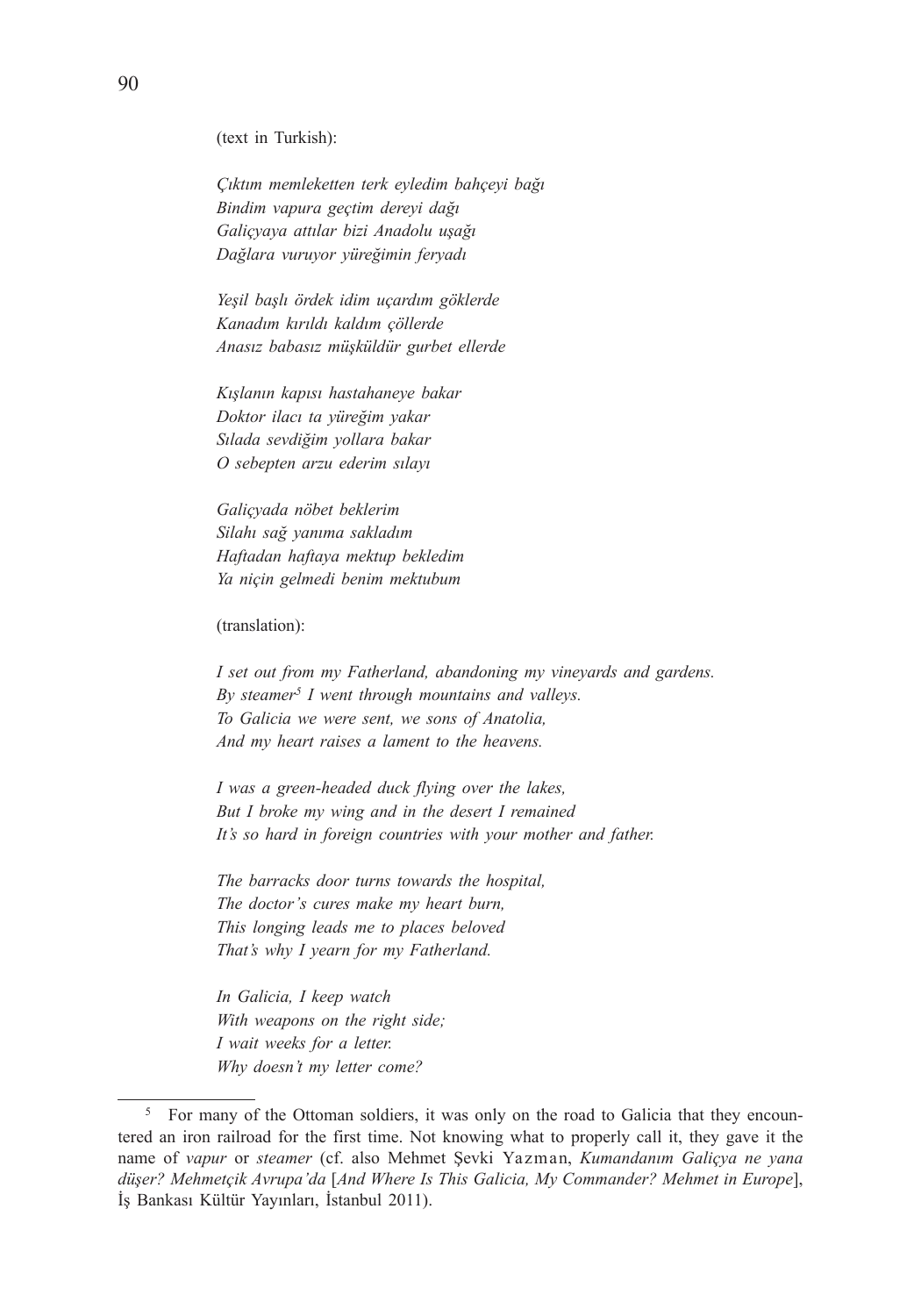The third song was dictated to Professor Kowalski by Pt. Hüseyinoğlu Mehmet (pos. no. 17 on Kowalski's List):

(text in Turkish):

*Telgrafun telleri Pamuk gibi elleri Beni baştan çıkaran İstanbolun beyleri* 

 *Elifim şerifim Ah dudu dillim Nakarat: Ben yanıyorum Aman Allah Çok seviyorum* 

*Bugün nadim olacaksın Beni pek arayacaksın Ben ah edüp ağladıkça Sen Allahtan bulacaksın* 

#### *Nakarat*

*İndim baktım odasına Döşek sarmış kocasına Beş yüz lira gicesine* 

#### *Nakarat*

*Darıldın mı cicim bana Bakmayorsun hiç bu yana Gel melekim barışalım Gumrı gibi kokuşalım* 

*Nakarat*

(translation):

*Telegraph wires Her hands so beautiful Lead me into temptation The Istanbul dandies*

 *How nice is the girl Raspberry on my tongue* Refrain *Until everything's ready Oh, Allah, How in love am I!*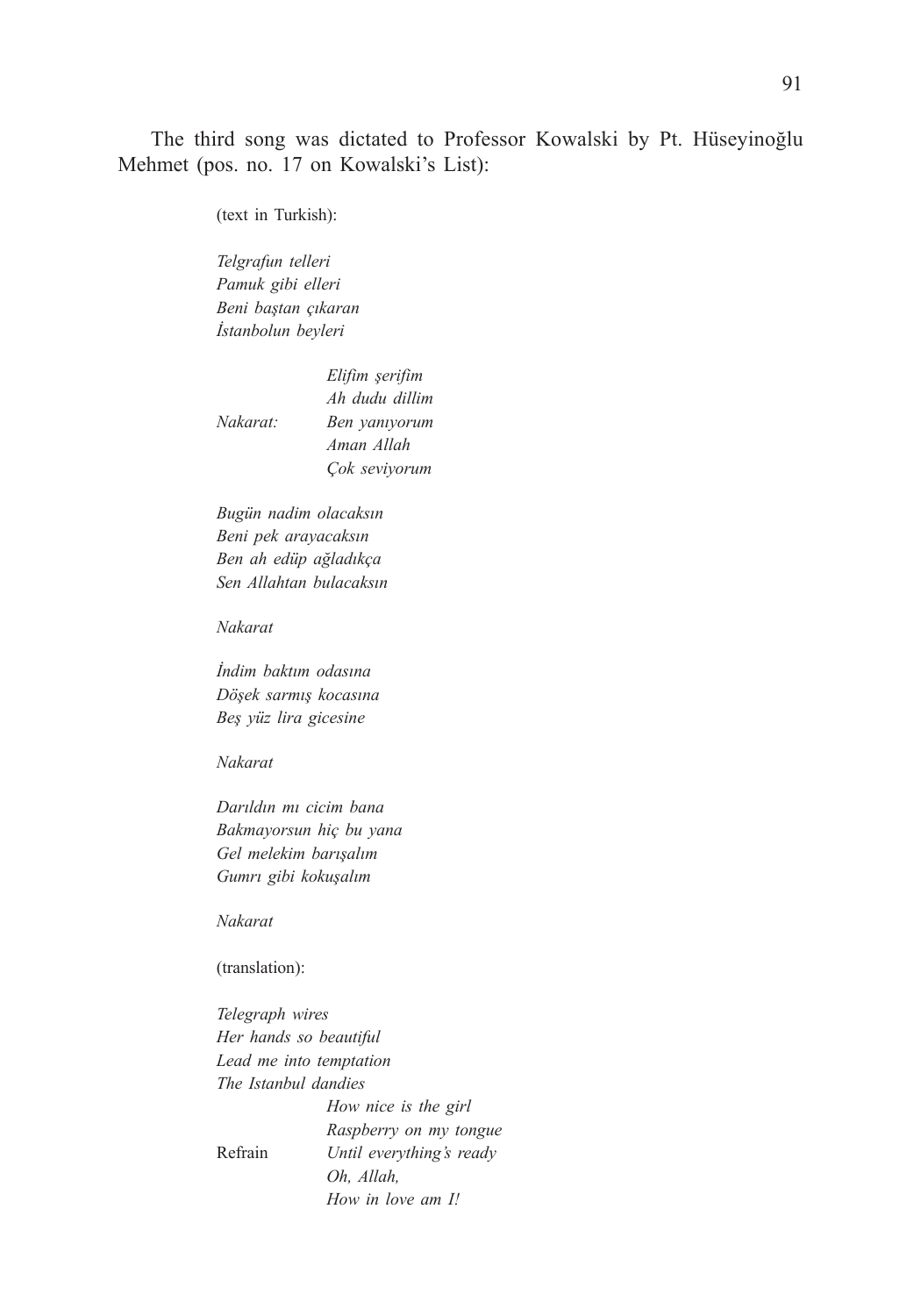*You will regret today And look for me When I sigh and cry For you, for whom Allah chastens (Ref.) I looked through her door The husband was spread on the mattress Fifty lira for the night taken (Ref.) Are you angry, dear, at me? You don't even look at me Make up with me, my angel And coo at me, my dove. (Ref.)*

Although these lyrics are not directly related to Galicia, they are quoted here for the following reasons. A  $2<sup>nd</sup>$  Lieutenant in the  $20<sup>th</sup>$  Infantry Division, Mehmet Şevki Yazman, left behind extremely vivid memories from the Eastern Galicia Front entitled *Kumandanım Galiçya ne yana düşer? Mehmetçik Avrupa- 'da*. 6 In his text, he refers many times to Private Hüseyin, nicknamed *Vaziyeti Bozuk* ("Crooked", because even when he stood at attention, he had curves), who was known for his intelligence, cutting wit and talent for composing satirical songs on any topic. In one of the chapters, Yazman recalls that Hüseyin taught the daughter of his Polish hosts the song "On Telegraph Wires".7 The text cited above and dictated by Private Hüseyinoğlu Mehemet in 1917 is not the same composition that was rather popular in Turkey, which began with the words "Telgrafın tellerine kuşlar mı konar" ["Are those not birds perching on the telegraph wires"], which was only published by Ahmet Yamacı in 1946. Furthermore, the style and "poetry" of the song cited by Kowalski ideally suits other works by Hüseyin, "Vaziyeti Bozuk", that appear in Yazman's recollections. This large amount demonstrates that Hüseyinoğlu Mehemet, the man Professor Kowalski met, and Yazman's "Crooked" Hüseyin are one and the same.

Unfortunately, while writing his notes Professor Kowalski was not interested in the number of the unit in which his informant served, his marital status or the wounds he suffered on the battlefield. All of this information can be found in the Post-Mortem Examination Certificates. Due to the fact that these documents were drawn up by military doctors and apparently without the presence of Professor Kowalski, the names of the soldiers written on them are extremely distorted and information about their addresses is much less exact than in the professor's notes, making them in extremely difficult to identify in some cases.

<sup>6</sup> *Ibidem*.

<sup>7</sup> *Ibidem*, p. 163.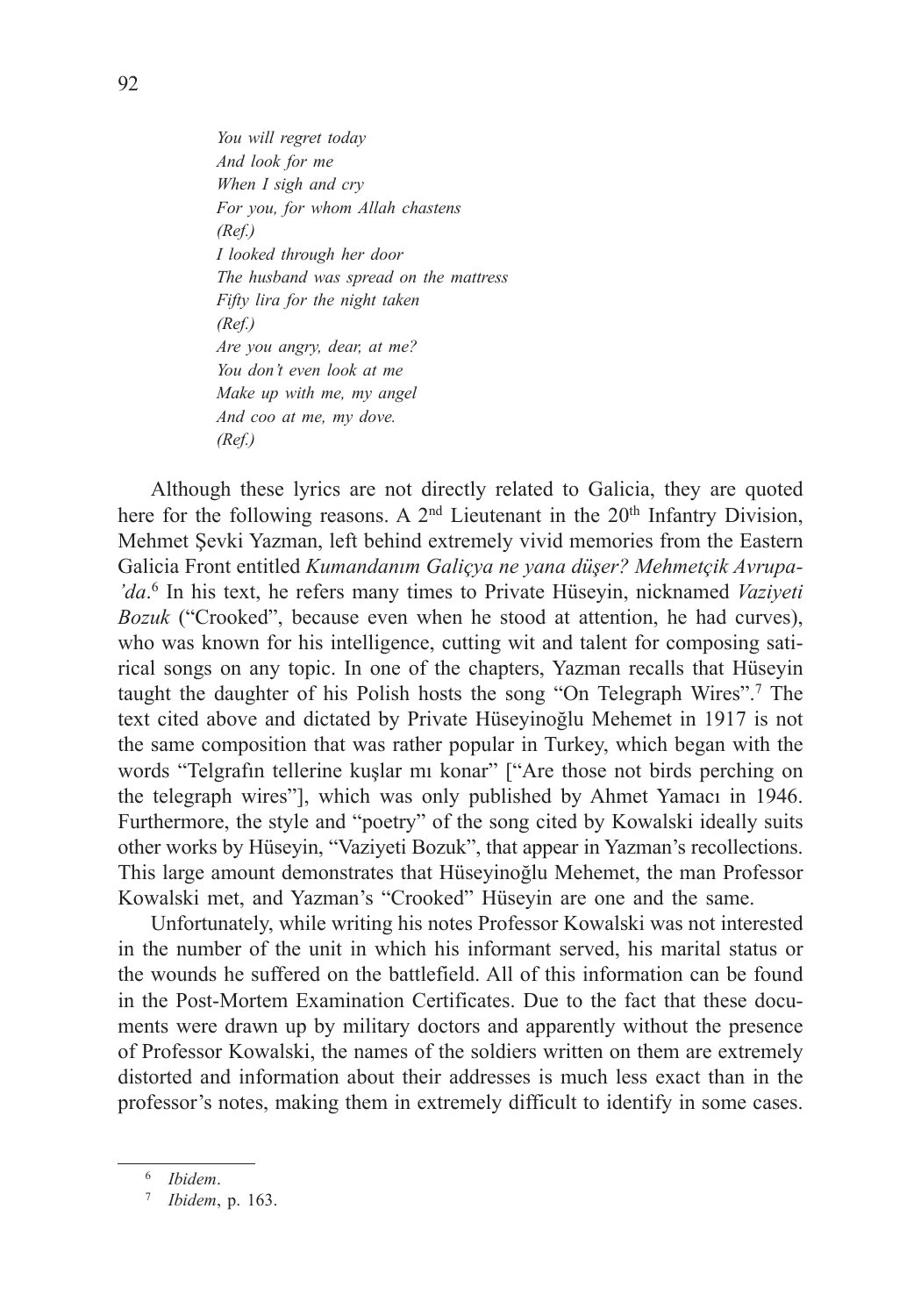However, the author of this article managed to reconstruct their correct spelling by utilising his experience as a Turkish philologist.

It should be emphasised that the Kowalski and Rakowicki Lists do not correspond to each other, allowing us to assume that the health of the soldiers who died in Kraków was from the beginning so poor that it precluded any nonmedical contacts, and thus also prevented the local Turkish Studies doyen from collecting any material. An additional important issue is the fact that Professor Kowalski started his scientific contacts with the injured Ottoman soldiers as late as in October 1917 (the first notes in his journal are dated 11 October). Thus, the soldiers he spoke with represented a group that was left behind to be cured and sent back to Turkey because the last unit of the 15<sup>th</sup> Corps returned to Istanbul on 26 September 1917. Thanks to the Post-Mortem Exam Certificates, we know that the first injured Turks were brought to Kraków already in mid-September 1916 – only a few weeks after the appearance of the  $15<sup>th</sup>$  Corps on the eastern Galicia front. If we take into consideration the fact that Kraków was one of the biggest fortified zones in this part of Europe (and thus had an adequately sized medical base), we can assume with a high degree of certainty that the number of Ottoman soldiers staying in Kraków hospitals was much larger than 50 (the sum total of the Kowalski and Rakowicki Lists). Many of them were likely cured and returned to the front (or immediately to Turkey) before Professor Kowalski began his dialectological research. This assumption is undoubtedly strengthened by the fact that hospitals located further from the front line than Kraków treated many more patients from the 15th Corps. Two such examples now located within the borders of the Czech Republic are the hospitals in Olomouc (approx. 260 km west from Kraków) – 260 soldiers and in Valašské Meziříčí (approx. 240 km west from Kraków) – 11 officers and 1029 soldiers.<sup>8</sup> Unfortunately, as previously mentioned, the issue of the exact number of Ottoman soldiers treated in Kraków must remain a matter of assumptions as the sources discussed in this article are thus far the only known ones that give information on any Turkish wounded brought to this town.

These sources also provide us with information about which of the various Kraków Fortress hospitals the Ottoman soldiers stayed in. We know that they were the following buildings: Garrison Hospital No. 15/I and 15/II (today the 5th Army Clinical Hospital on ul. Wrocławska 1-3 in Kraków), Epidemiological Hospital No. 1 (the Convent of the Sisters of Our Lady of Mercy in Łagiewniki), Epidemiological Hospital No. 2 (Kraków – Łobzów), Reserve Hospitals Nos. 1 and 3, and Garrison Hospital No. II. On the basis of the Post-Mortem Examination Certificates and Professor Kowalski's notes, we can assume that most of the Turkish patients were sent to Garrison Hospital No. 15, where they

<sup>8</sup> Cf. O. Dağlar Macar, *Galiçya Cephesi'nde Osmanlı Birlikleri ve Sağlık Hizmetleri (1916*–*1917)*, "Osmanlı Bilim Araştırmaları", c. X, sy. 2/2009, p. 44.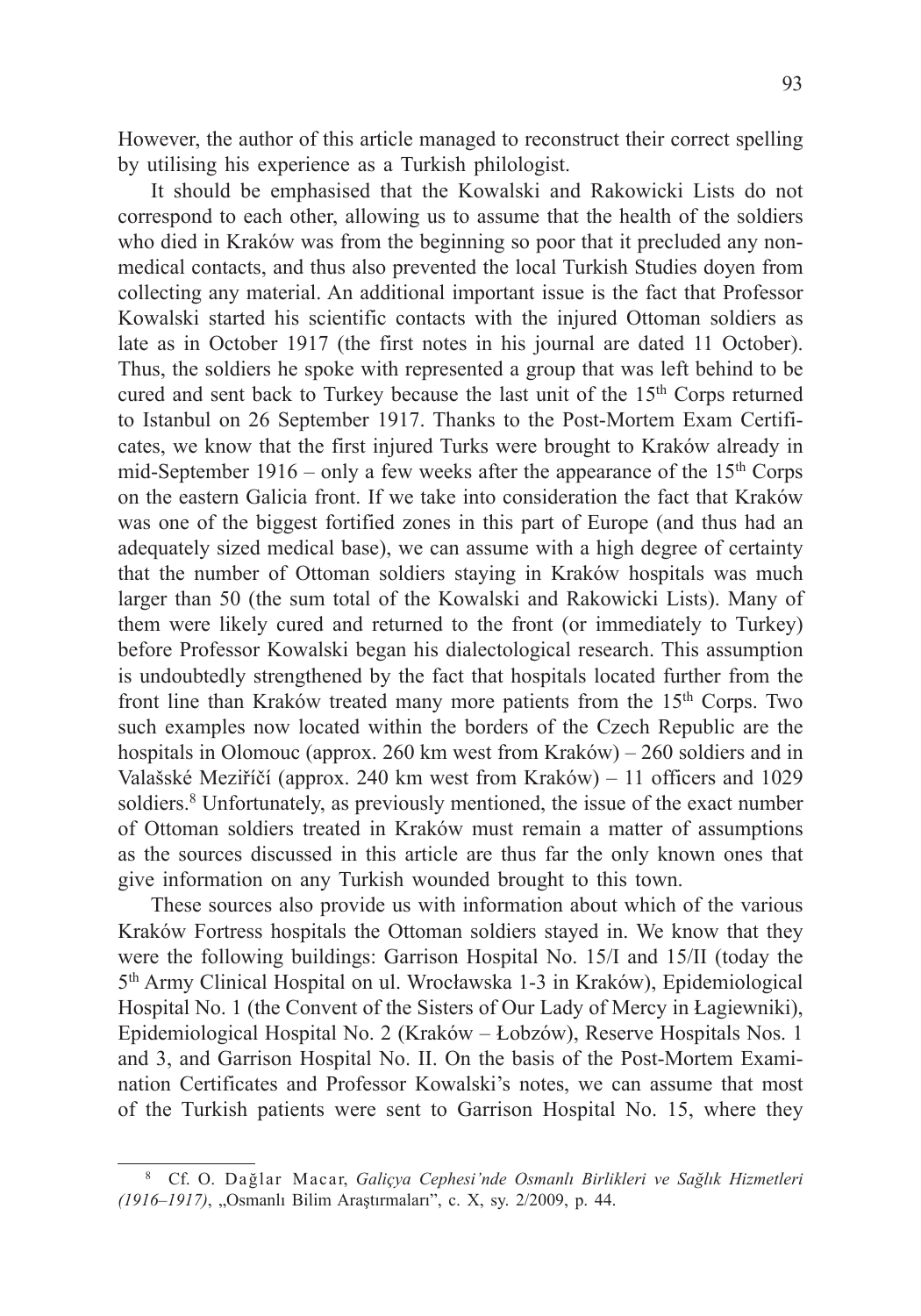were cared for by, among others, Dr. Zofia Kowalska (neé Medwecka), the professor's wife.<sup>9</sup>

It should also be noted that all of the soldiers of the 15<sup>th</sup> Corps buried in Rakowicki Cemetery served in regiments belonging to the  $20<sup>th</sup>$  Infantry Division. The unit number is only not specified in relation to İdilbey İsmail Osman, whose post-mortem examination certificate notes that he came from the "Turkish infantry corps from the Podwysokie region".10 Podwysokie was the railway station located closest to the stretch of the front defended by the Ottoman 20th Division, so we can assume that this soldier fought in one of this division's sub-units. This in turn allows us to suppose that only wounded men from the 20<sup>th</sup> division were sent to Kraków.

In analysing the post-mortem examination certificates, one cannot help but notice that all of the Ottoman soldiers laid to rest in Rakowicki Cemetery in Kraków were interred no earlier than two days after death, and so the interval for burial accepted by Muslims was exceeded by at least a day. To be fair, however, it should be mentioned that a letter from the Municipal Council of the City of Kraków of 25 June 1915 recommended burying "the Mohammedans who died in Kraków together, and to designate for this purpose a part of the municipal cemetery, in the manner prescribed for Mohammedans – i.e. faces turned towards the east."<sup>11</sup>

The first two Turkish soldiers were buried in Section XXIII, the so-called "1st Mohammedan site", where the interred were mainly from Bosnian units of the Austro-Hungarian army as well as Russian POWs of Muslim faith. The remainder were interred in the "2nd Mohammedan site", which was demarcated within Section XXVI. Only one Turk (Sgt. Ali Osman, pos. no. 12 on the Rakowicki List) was buried alongside Christian soldiers of other nationalities in Section XXVIII. His burial place is the only Turkish grave that has survived until the present day and is marked with the original cross and an information plaque. The form in which Ali Osman's grave is marked suggests that he must have converted to Catholicism before he died. The burial places of other Ottoman soldiers unfortunately cannot be determined without performing an exhumation.

The main, central part of Section XXIII is surrounded today by a hedgerow and has the character of a mass grave, with a centrally-located Monument of

<sup>9</sup> *Tadeusz Kowalski 1889*–*1948. Materiały z Posiedzenia Naukowego PAU w dniu 19 czerwca 1998 r.*, "W służbie nauki", nr 4, Polska Akademia Umiejętności, Kraków 1999, s. 68.

<sup>&</sup>lt;sup>10</sup> "Post-mortem examination certificates" 4442; entry in the deaths registry of the Magistrate of the City of Kraków item 3346, 20.09.1916 (cat. no. Archiwum Zarządu Cmentarzy Komunalnych w Krakowie [henceforth: AZCKwK]: 3015/1916). Cf. below: "Rakowicki List" pos. 1.

<sup>11</sup> Letter no. l. 55966/1915 I.a. in collection of the State Archives in Kraków, Branch V, Act on the Cemeteries in Kraków (unordered), item 1914-17.19. The author of the cited text did not, however, show a particularly deep knowledge of Islam. This religion prescribes for the deceased to buried facing Mecca, which is located south-east of Kraków.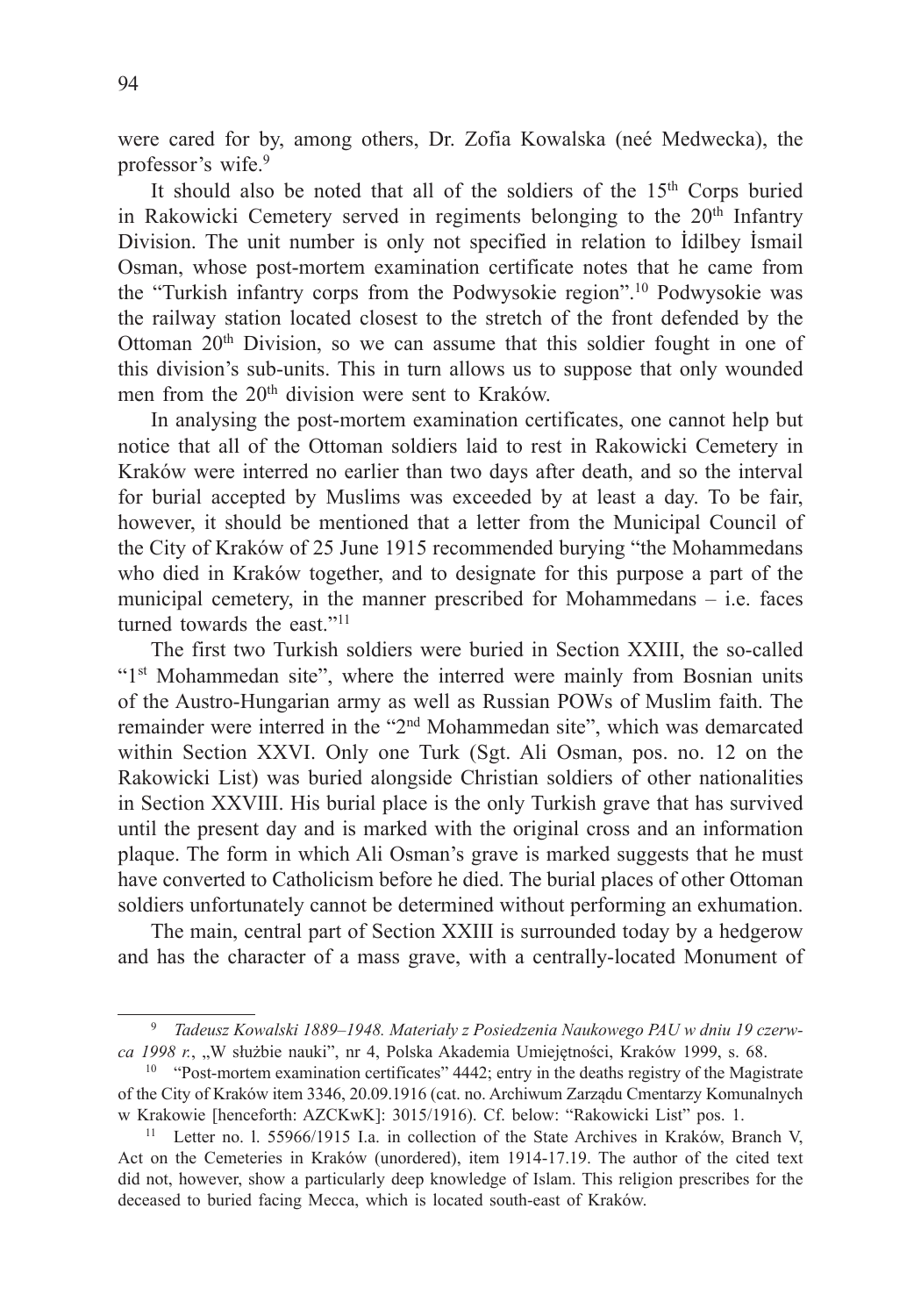Glory (dedicated to the memory of the soldiers who died in 1914–1920) as well as only a few isolated, individual gravestones that were set here during the Interwar Period. In the north-eastern part of this section is a symbolic grave in memory of the Turkish soldiers killed on the Galician front in 1916–1917.12 It was unveiled on 9 May 1997 by the then-president of the Republic of Turkey. Süleyman Demirel.<sup>13</sup> In 1972–1974, the outer rows of graves along the sides of Section XXIII were handed over for redevelopment for civilian graves. It was decided that the exhumed remains of the soldiers from the First World War would be buried in a mass grave in the interior of Section XXIII (in the area surrounded by the hedge).14 Determining whether there were also Turkish burials among those transferred is, however, not possible.

From correspondence conducted in January 1959 by the Public Utilities Ministry with the Presidium of the Municipal Council of the City of Kraków (in reaction to a note by the Embassy of the Republic of Turkey in Warsaw), we know that on the northern side of Section  $XXV1b^{15}$  there were still six earthen graves numbered 1, 2, 5, 19, 13 and 17 containing a total of eight Turkish soldiers.16 The status of these graves was designated as "disorderly/not uniform". Today on the northern side of Section XXVIb there are still several unformed graves, some of which correspond approximately to the locations mentioned in the 1959 letter. Determining if those interred are Turkish soldiers is not possible, however, without conducting exhumations. An additional difficulty is the lack of consistency in the recording of the locations of the Turkish burials in Section XXVI, as can be seen from the records held in the

<sup>&</sup>lt;sup>12</sup> The location of this grave in Section XXIII is not "erroneous" (as suggested by Michał Kozioł in his work, *Groby, kwatery i cmentarze wojenne z lat 1914*–*1920 na terenie gminy Kraków* (Kraków 2008, p. 39–40)), but is the result of the fact that two Ottoman soldiers were buried there. A separate – and indeed the main – factor that influenced the erection of this monument in Section XXIII was the lack of space in Section XXVI, where most of the Turks were laid to rest.

<sup>&</sup>lt;sup>13</sup> In 1996, before the unveiling of this monument, the author of this text, along with the then military attaché of the Republic of Turkey in Warsaw, Col. Sabri Doğar, went through the then-available records to determine the nationalities and personal details of those buried there and they managed to find only 1st Lt. Mehmet İsmail Hakkı (cf. below: Rakowicki List, pos. 4). In the case of the rest, as typified by 10 soldiers, it was not possible to determine their nationalities beyond a reasonable doubt. The notes of names of those killed was also distorted so that in some cases it was difficult to clearly determine if the soldier in question was Turkish or Bosnian.<br><sup>14</sup> Letter no. DRI/524/74/13 of 5 September 2013 sent to the author by Tomasz Piekarski

<sup>(</sup>Director of the Rakowicki Region for the Municipal Cemetery Board in Kraków).

<sup>&</sup>lt;sup>15</sup> In the 1940s (in 1948, at latest) Section XXVI was divided into two parts designated by the latters "a" and "b" (*ibidem*).

<sup>&</sup>lt;sup>16</sup> The Presidium of the National Council of the City of Kraków, Municipal Offices for Utilities and Housing, case file no. GK-UK-2-/e/1/59 re: Turkish Islamic cemeteries (letter to the Municipal Services Department of the Ministry of Public Utilities of 28 January 1959).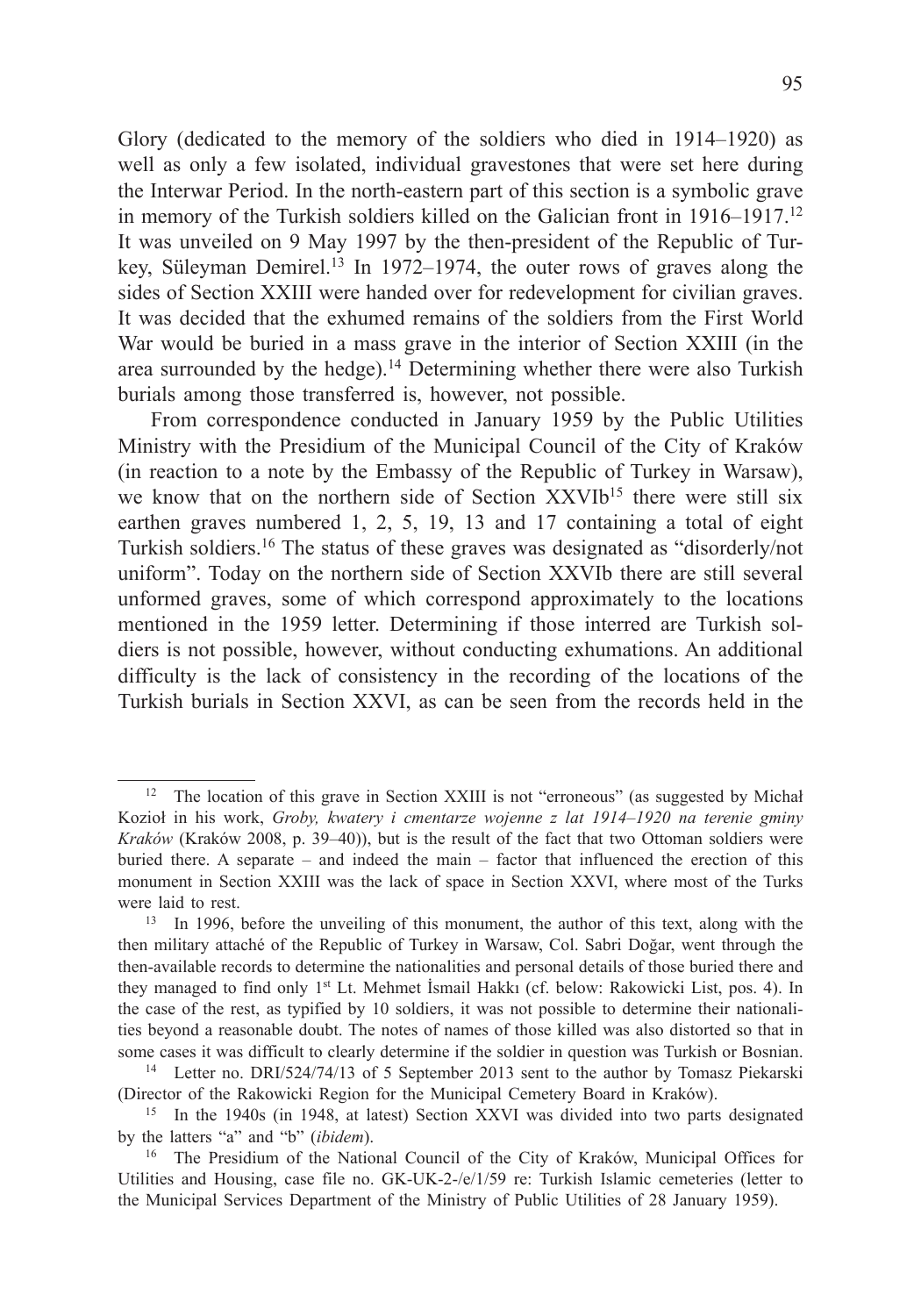Archives of the Board of the Municipal Cemetery in Kraków.17 The archives also have no plans of the individual sections that take into account the location and number of the individual graves in 1916–1919.18

The personal data and details of the 50 Ottoman soldiers who were in the hospitals at the Kraków Fortress are presented below. Kowalski's List is arranged alphabetically and contains only data for those soldiers who, after their release from hospital in Kraków, returned to Turkey. The Rakowicki List only contains information on those soldiers buried in Rakowicki Cemetery in Kraków. They have been arranged in chronological order by date of death.

### **"Kowalski's List"**

### **1. Ahmedoğlu Hacı Mustafa**

Rank: private

 Residence in the Ottoman Empire: İstanbul, Ayasofya Yerebatan borough, Fatih Sultan, Arabacılar St. no. 8 Notes by Professor Kowalski: Tatar

### **2. Ahmet Kasım**

Rank: private

 Residence in the Ottoman Empire: İzmir province, Manisa sanjak, Soma district, village of Naldöken

### **3. Ahmetoğlu Halil İbra(him)**

#### Rank: private

 Residence in the Ottoman Empire: İzmir province, Manisa sanjak, Bergama district, Kınık commune, village of Dikili

#### **4. Alioğlu Mehmet**

 Rank: private Residence in the Ottoman Empire: Ankara province, Çankırı sanjak, Tut commune, Besni (?)

<sup>&</sup>lt;sup>17</sup> The entries in the burial books are divergent and suggest several locations: north, west, from the east or only generally "the Mohammedan site" and the grave number. Cf. letter no. DRI/524/74/13 of 5 September 2013 (*op. cit.*). The confusion is largely due to the fact that the plans for Rakowicki Cemetery from the era of the First World War marked the northerly direction with what should have been (and now is) the western direction.

<sup>18</sup> The annexe to Jerzy P. Drogomir's publication, *Polegli w Galicji Zachodniej 1914*–*15*, vol. III (Tarnów 2005) contains detailed plans with grave numbers for Sections XXIII and XXVI, but they reflect the state of the area before any Turkish soldiers were buried there.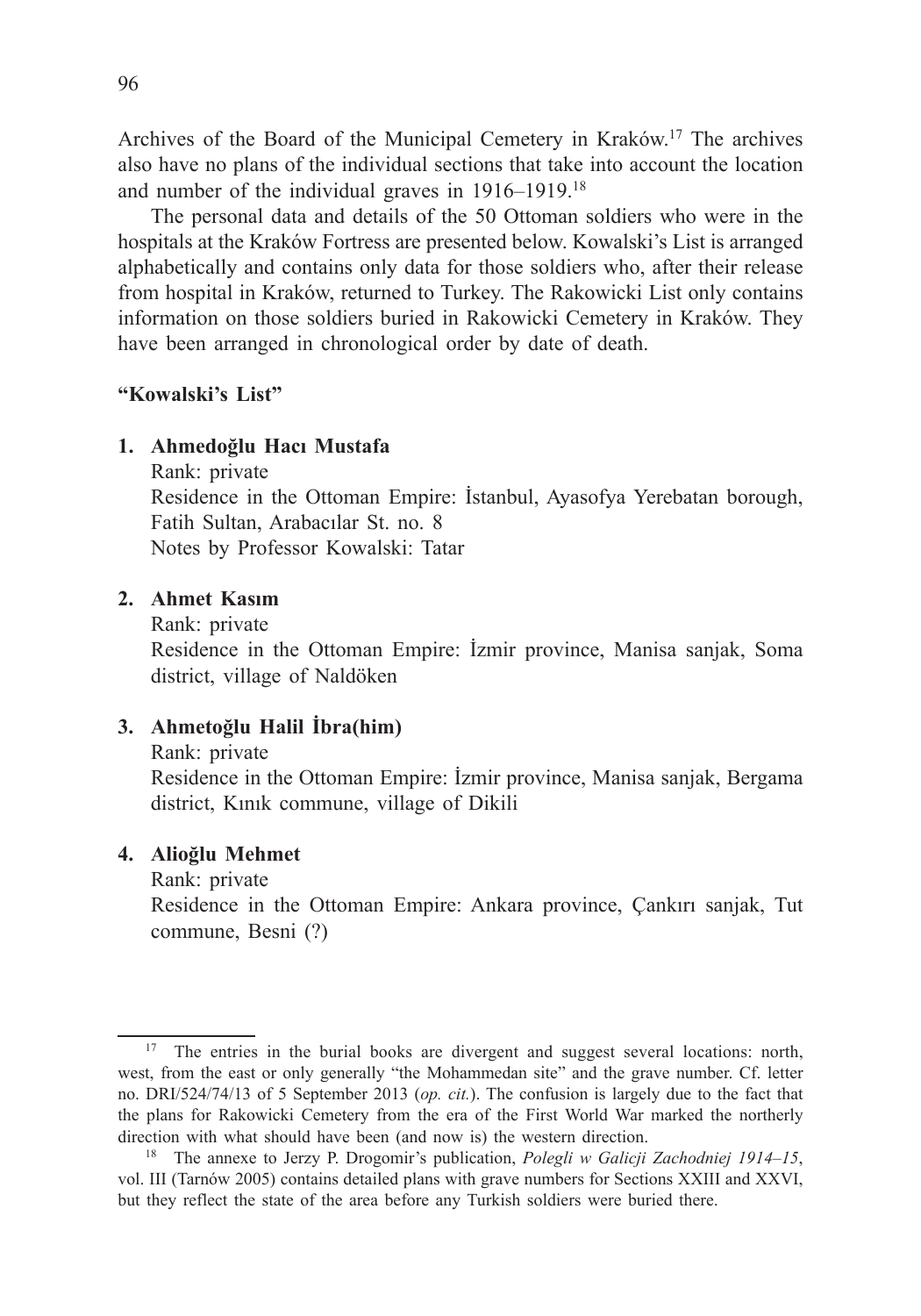### **5. Alioğlu Mustafa**

Rank: private

 Residence in the Ottoman Empire: İzmir province, Denizli sanjak, village of Hayteler (?)

### **6. Buldanlı Halilzade Hafız Ahmet Efendi**

Rank: ?

 Residence in the Ottoman Empire: İzmir province, Denizli sanjak, Buldan district, Güney commune, Orta borough Notes by Prof Kowalski: *hodja*<sup>19</sup>

## **7. Demircioğlu Mustafaoğlu Ali**

 Rank: private Residence in the Ottoman Empire: İzmir province, Buldan district, Beyler borough

### **8. Ethemoğlu Ekrem**

 Rank: private Residence in the Ottoman Empire: Salonika Notes by Prof Kowalski: a young man from Salonika, knows how to read and write, a barber by profession.

### **9. Gülmezoğlu Hacı Süleyman**

 Rank: private Residence in the Ottoman Empire: N/A

### **10. Hamdi**

 Rank: private Residence in the Ottoman Empire: Konya province, Isparta district, village of Ağras, Gönderle (?)

# **11. Hasanoğlu Ali**

 Rank: private Residence in the Ottoman Empire: Üsküp (today: Skopje), Radoviš, Ročko

### **12. Hasanoğlu Selim**

Rank: private

 Residence in the Ottoman Empire: İzmir province, Aydın sanjak, village of Nazilli

<sup>19</sup> Or an imam, in this case an army imam (chaplain).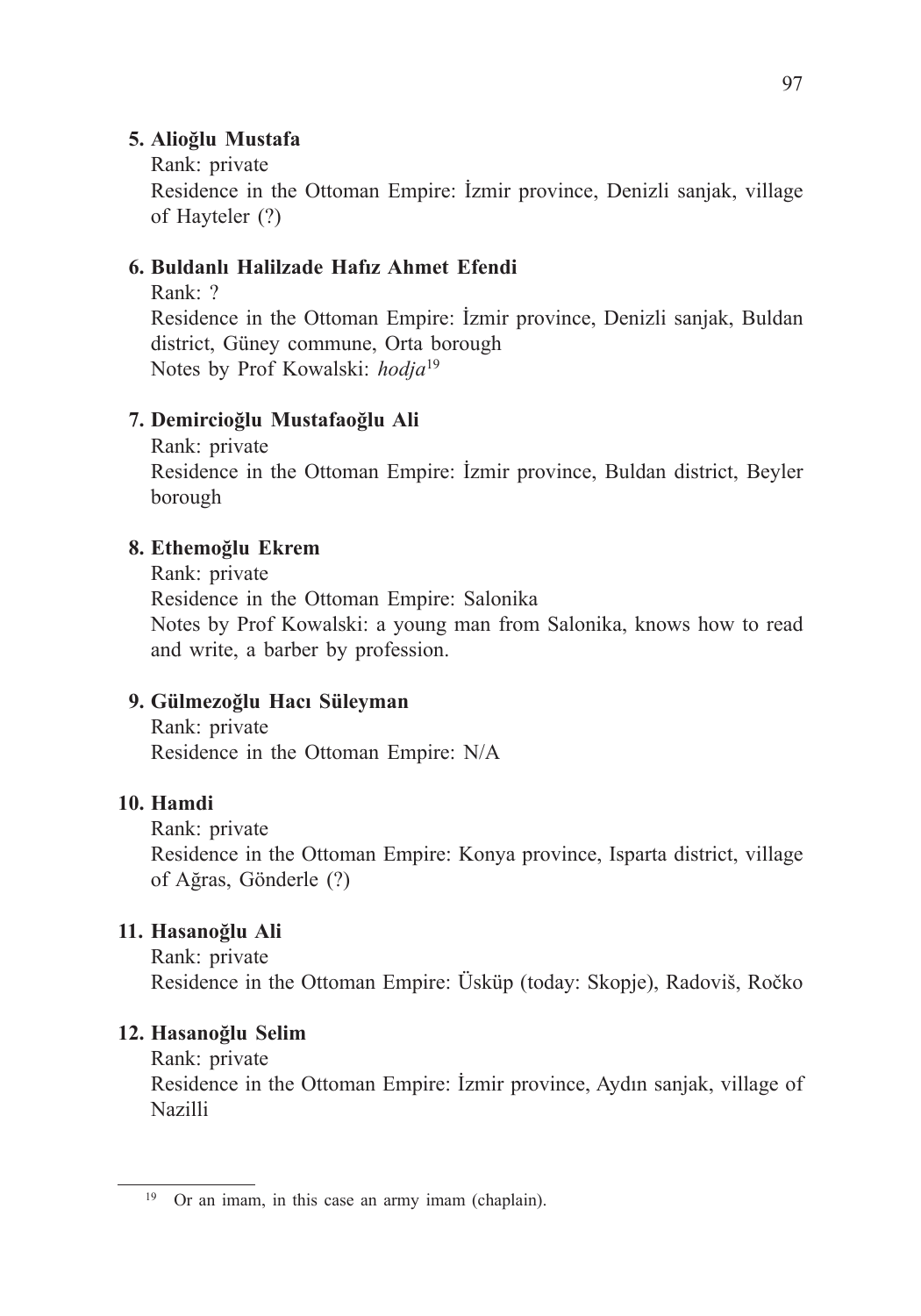### **13. Hasanoğlu Süleyman**

Rank: private

Residence in the Ottoman Empire: Kastamonu, Sinop district, İnebolu commune

### **14. Hüseyin**

 Rank: sergeant Residence in the Ottoman Empire: Ankara province, Yahşihan, Denek mines

## **15. Hüseyin(?)oğlu Mehmet**

 Rank: private Residence in the Ottoman Empire: İzmir province, Çeşme sanjak, village of Zeytinler

## **16. Hüseyinoğlu Hüseyin Şaban**

 Rank: private Residence in the Ottoman Empire: N/A

## **17. Hüseyinoğlu Mehemet**

 Rank: private Residence in the Ottoman Empire: Bursa, Çelebi Sultan borough

## **18. Hüseyinoğlu Mustafa**

 Rank: private Residence in the Ottoman Empire: Konya province, Antalya sanjak, Alaiye district (today: Alanya), Urumdaşköy (today Türktaş) Notes by Prof Kowalski: Can neither read nor write

# **19. Hüseyinoğlu Mustafa**

 Rank: private Residence in the Ottoman Empire: Bursa province, Kütahya sanjak, Uşak district, village of Dumanlı

# **20. İbrahimoğlu Mehmet**

Rank: private

 Residence in the Ottoman Empire: Bursa province, Afyon Karahisar province, Dinar district, village of Dombay

# **21. İbrahimoğlu Musa**

Rank: private

 Residence in the Ottoman Empire: Ankara province, Kırşehir sanjak, Mecidiye district, village of Taşoluk

 Notes by Prof Kowalski: can read and write, was in Constantinople for a long time.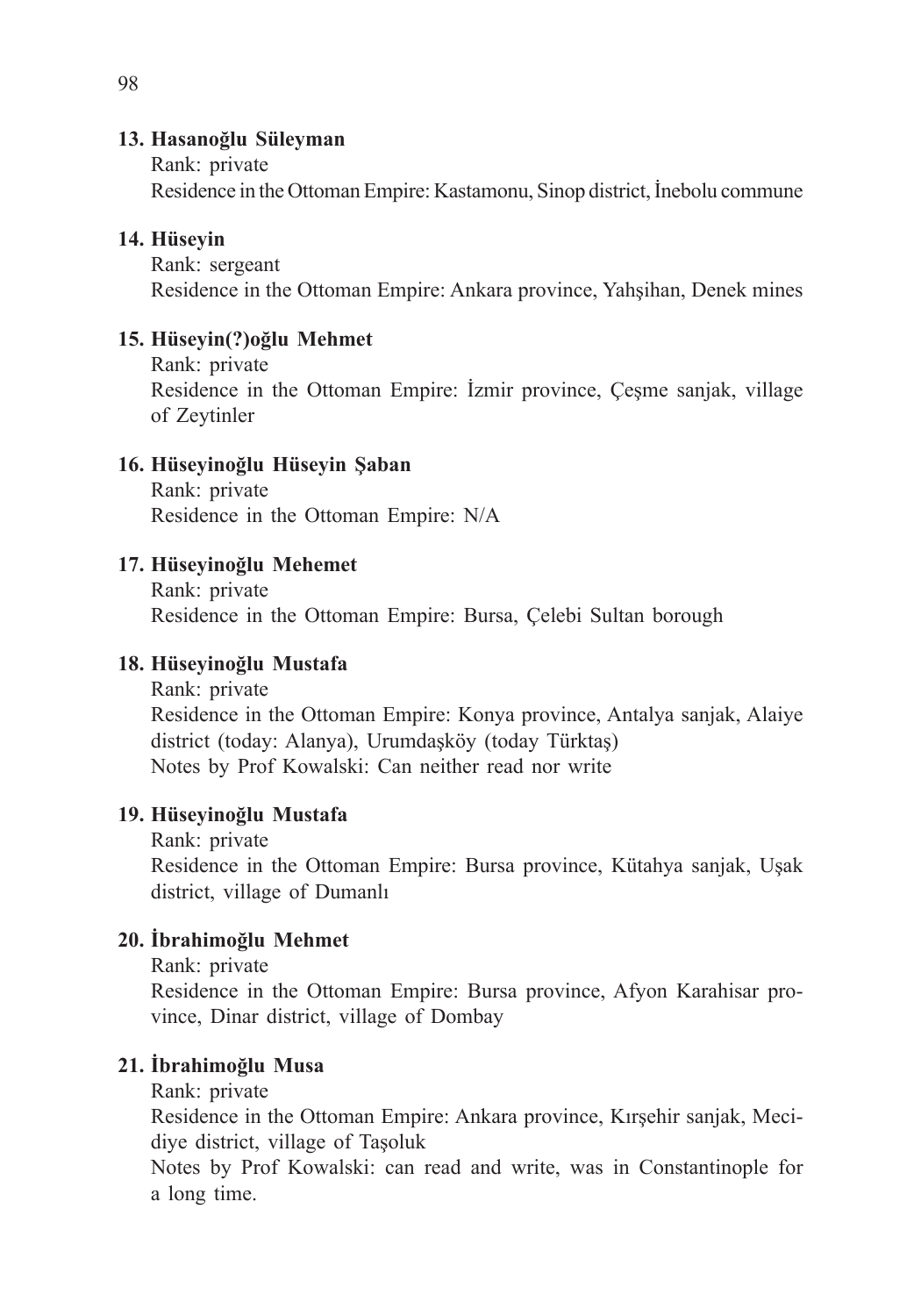### **22. İsmail**

 Rank: private Residence in the Ottoman Empire: Kastamonu, Gerze

### **23. İsmailoğlu Salim**

Rank: private

 Residence in the Ottoman Empire: Edirne province, Gümülcine sanjak (today: the Greek administrative region of Eastern Macedonia and Thrace), İskece (today: Xanthi), Hürriyet borough

#### **24. Kösecioğlu Mustafanın oğlu Mehmet Ali**

Rank: corporal

 Residence in the Ottoman Empire: İzmir province, Denizli sanjak, Buldan district, Güneyli commune, Karaağaçlı borough<sup>20</sup>

### **25. Mehmet**

Rank: private

Residence in the Ottoman Empire: Ankara province, Yozgat, Akdağ mines

#### **26. Mehmetoğlu Mevlid**

Rank: private

 Residence in the Ottoman Empire: Konya province, Akşehir district, village of Tuzlukçu

#### **27. Memişoğlu İbrahim**

Rank: private

 Residence in the Ottoman Empire: Bursa province, Eskişehir district, Seyit Gazi commune, village of Akin

#### **28. Mercanoğlu Mehmet**

Rank: private

 Residence in the Ottoman Empire: İzmir province, Bornova, Nif, Bağlar borough

#### **29. Mustafaoğlu Ahmet**

 Rank: private Residence in the Ottoman Empire: Konya Notes by Prof Kowalski: cartwright.

<sup>&</sup>lt;sup>20</sup> This is the only complete entry written in the Ottoman (Arabic) script in all of Professor Kowalski's notes. It can thus be assumed that it was completed personally by Corporal Mehmet Ali.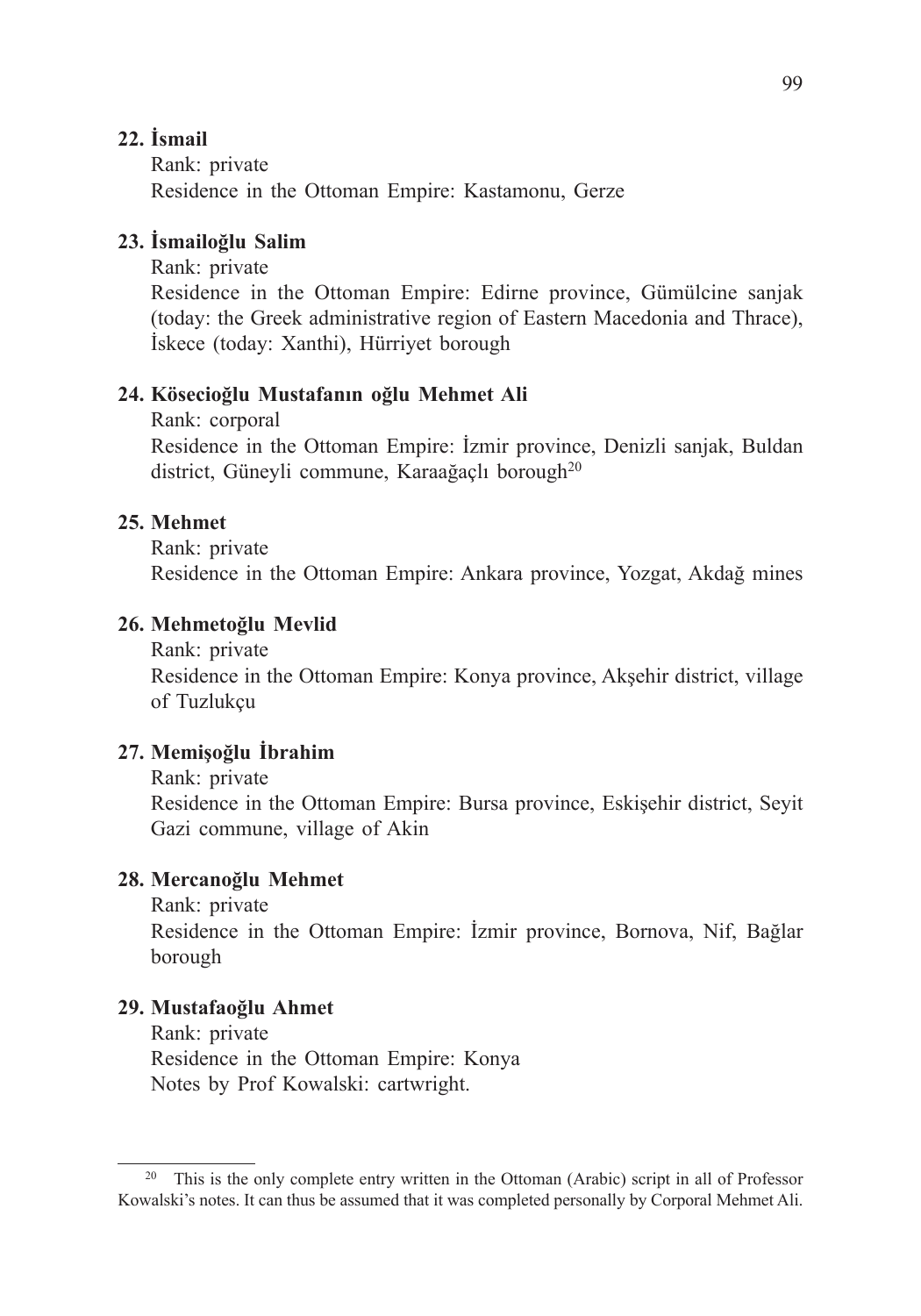### **30. Mustafaoğlu Mehmet**

 Rank: private Residence in the Ottoman Empire: N/A

### **31. Nuri**

Rank: corporal

 Residence in the Ottoman Empire: Konya province, Antalya district, village of Elmalı, hamlet of Ayvasıl (today Kocapınar)

## **32. Ömeroğlu Veli**

Rank: private

 Residence in the Ottoman Empire: Bursa province, Balıkesir sanjak, Sındırgı district, village of Mumcu

## **33. Osman Durak**

 Rank: private Residence in the Ottoman Empire: Urfa (today Şanlıurfa)

## **34. Osmanoğlu Mustafa**

 Rank: private Residence in the Ottoman Empire: Ankara province, Kayseri, Hacılar

### **35. Recepoğlu Saip (?)**

 Rank: private Residence in the Ottoman Empire: Üsküp province (today Skopje), Kalkandelen (today Tetovo), Camii Atik borough Notes by Prof Kowalski: Bektashi<sup>21</sup>

### **36. Sala(ha)ttin**

Rank: sergeant

 Residence in the Ottoman Empire: Ankara province, Yozgat sanjak, village of Kuzayca

### **37. Süleyman**

Rank: private

Residence in the Ottoman Empire: İzmir province, Buldan district, Güney

100

<sup>&</sup>lt;sup>21</sup> Member of the Bektashi religious brotherhood, which was founded in the  $13<sup>th</sup>$  century by Hacı Bektâş-ı Velî (1209–1271).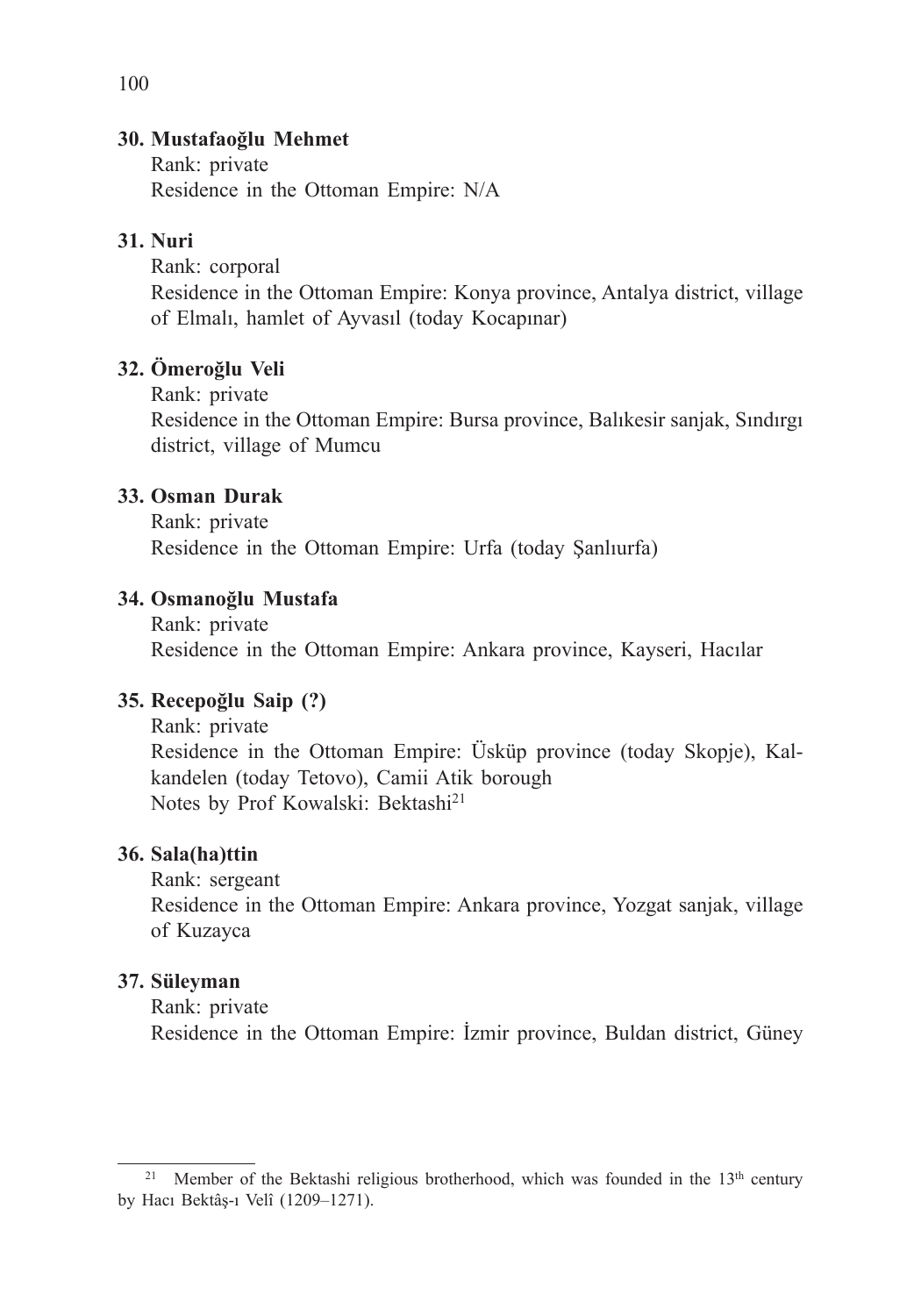### **"Rakowicki List"**

### **1. İdilbey (?) İsmail Osman,**

Rank: private

 Unit: Turkish infantry unit in the Podwysokie region Date and place of death: 11 September 1916, hospital train no. 8 Cause of death: gunshot wound to the chest, pleural hematoma, pneumonia (*vuln. sclop. thoracis, Haemothorax sui*.), Bronchopneumonia Date and place of burial: 13 September 1916, Section XXIII – east, "1st Mohammedan site" grave no. 3322

#### **2. Hüseyin Rasif**

Rank: corporal

Unit:  $15<sup>th</sup>$  Corps,  $20<sup>th</sup>$  Division,  $63<sup>rd</sup>$  Infantry Regiment,  $7<sup>th</sup>$  Company Date and place of death: 12 September 1916, Garrison Hospital 15/I in Kraków

 Cause of death: gunshot wound to the chest, pyopneumothorax (*Vuln. sclop. thoracis, mediastinitis posterior iclrorosa* (?), *Pyopneumothorax*)

 Date and place of burial: 14 September 1916, Section XXIII – east, "1st Mohammedan site" grave no. 3323

### **3. Abdürrahman Ahmet**

Rank: private

Unit:  $15<sup>th</sup>$  Corps,  $20<sup>th</sup>$  Division,  $61<sup>st</sup>$  Infantry Regiment,  $1<sup>st</sup>$  Company Age: 23

Place of residence in the Ottoman Empire: Jerusalem

Marital status: married

 Date and place of death: 24 September 1916, Epidemiological Hospital no. 1 in Kraków

 Cause of death: gunshot wound to the spine, nephritis (*vuln. sclop. column. vertebralis*, *Cystopyelonephritis purulenta*)

 Date and place of burial: 27 September 1916, Section XXVI – north, "2<sup>nd</sup> Mohammedan site", grave no. 1<sup>24</sup>

<sup>&</sup>lt;sup>22</sup> "Post-mortem examination certificate" 4442; entry in the deaths registry of the Magistrate of the City of Kraków, pos. 3346, 20.09.1916 (sig. AZCKwK: 3015/1916).

<sup>23</sup> Buried in the same grave as İdilbey (?) İsmail Osman. "Post-Mortem Examination Certificates" 4448; entry in the deaths registry of the Magistrate of the City of Kraków, pos. 3350, 20.09.1916 (sig. AZCKwK: 3016/1916).

<sup>24</sup> Corporal Raşit Mehmet (cf. pos. 5) was buried in the same grave. "Post-Mortem Examination Certificates" 4587; entry in the deaths registry of the Magistrate of the City of Kraków, pos. 3522, 05.10.1916 (sig. AZCKwK: 3144/1916).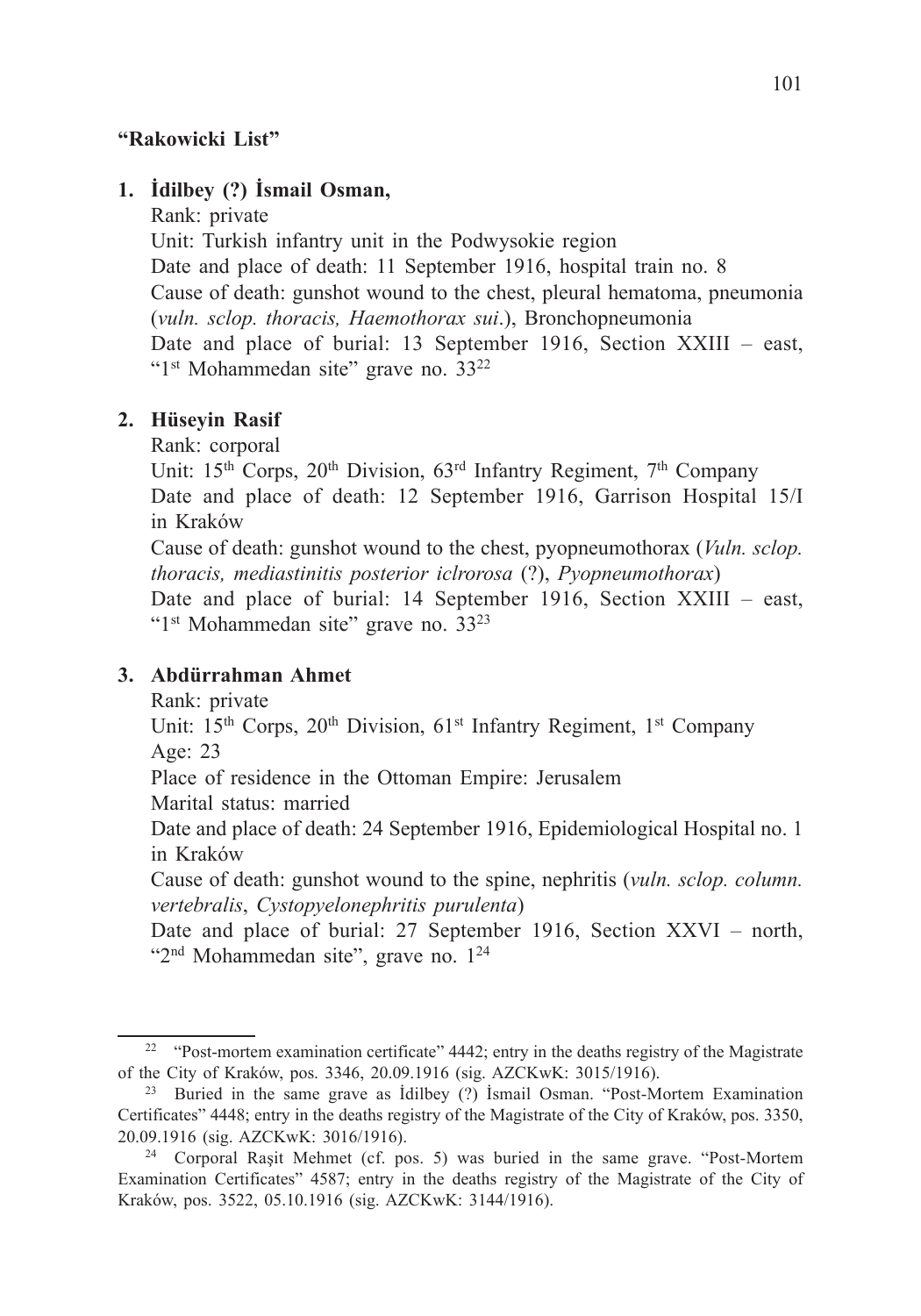## **4. Mehmet İsmail Hakkı**

Rank: first lieutenant

Unit: 15<sup>th</sup> Corps, 20th Division, 61<sup>st</sup> Infantry Regiment, 4<sup>th</sup> Company Age: 22

 Date of birth and place of residence in the Ottoman Empire: 1894, Konya province, Seydişehir district

Marital Status: single

Profession: trader

 Date, time and place of death: 6 October 1916, 19:30, Garrison Hospital no. 15/II in Kraków, room no. 38

 Cause of death: gunshot wound to right thigh, sepsis (*vuln. sclop. femoris dextri*, *Sepsis*)

Date and place of burial: 08 October 1916, Section XXVI – north, "2nd Mohammedan site"25

### **5. Raşit Mehmet**

Rank: corporal

Unit:  $15<sup>th</sup>$  Corps,  $20<sup>th</sup>$  Division,  $61<sup>st</sup>$  Infantry Regiment,  $4<sup>th</sup>$  Company Place of residence in the Ottoman Empire: Kula

 Date and place of death: 16 October 1916, Garrison Hospital no. 15/II in Kraków

 Cause of death: gunshot wound to the right thigh, gangrene, sepsis (*vuln. sclop. femoris dextri. Gangraena femoris*. *Sepsis*)

Date and place of burial: 18 October 1916, Section XXVI, "2<sup>nd</sup> Mohammedan site", grave no. 126

### **6. Ahmetoğlu Ahmet**

 Rank: private Unit: 15<sup>th</sup> Corps, 20<sup>th</sup> Division, 62<sup>nd</sup> Infantry Regiment, 1<sup>st</sup> Battalion, 1<sup>st</sup> Company Age: 32 Residence in the Ottoman Empire: Edirne Marital Status: married Profession: miller

<sup>&</sup>lt;sup>25</sup> "Post-Mortem Examination Certificates" 4611; entry in the deaths registry of the Magistrate of the City of Kraków, pos. 3689, 21.10.1916 (sig. AZCKwK: 3268/1916). An informational sheet was also attached to the "Post-Mortem Examination Certificate" that, in the morgue, was placed on the big toe.<br><sup>26</sup> Pt. Abdürrahman Ahmet (cf. pos. 3) was also buried in this grave. "Post-Mortem"

Examination Certificates" 4630; entry in the deaths registry of the Magistrate of the City of Kraków, pos. 3786, 31.10.1916 (sig. AZCKwK: 3341/1916).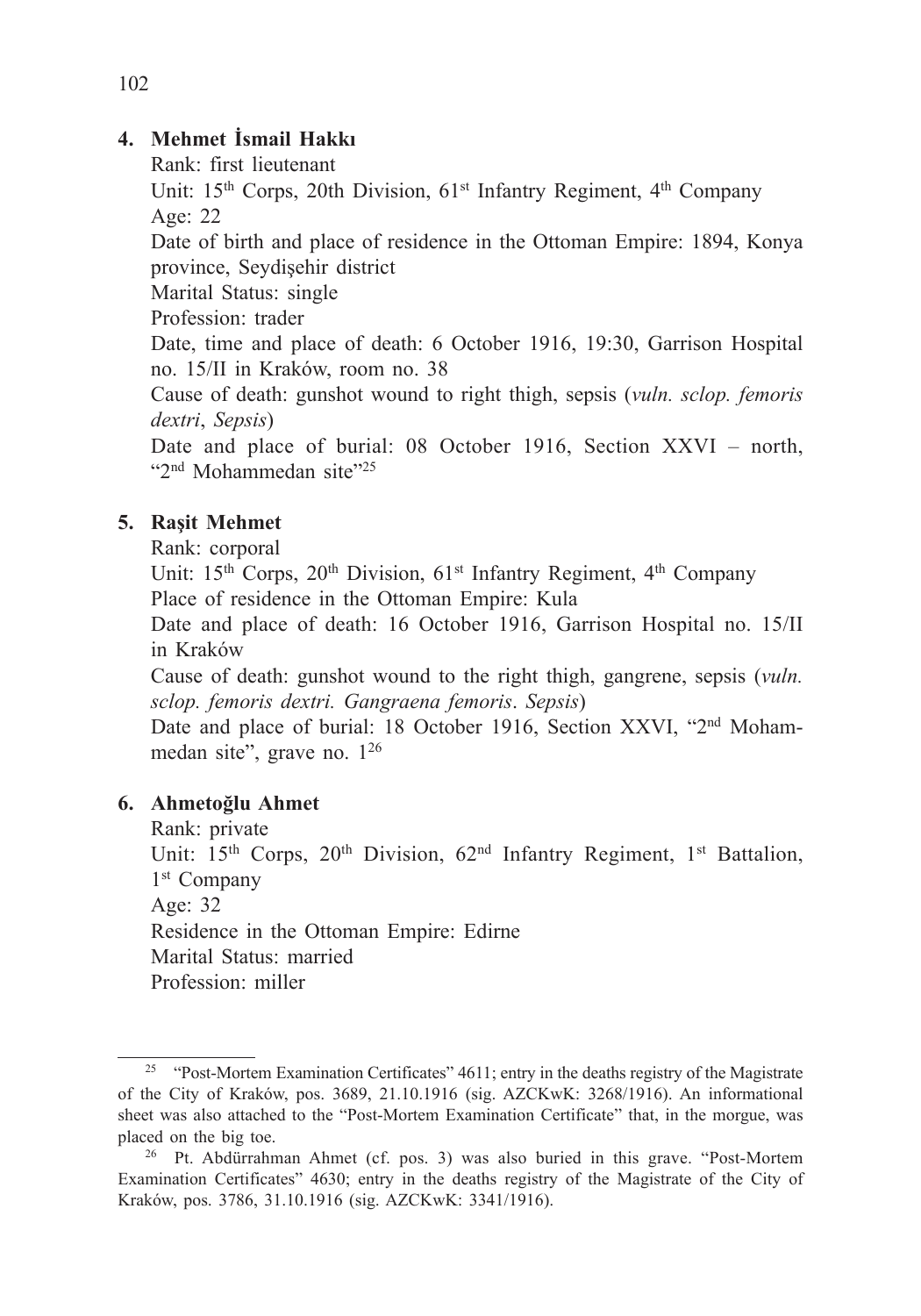Date, time and place of death: 8 March 1917, 15:45, Reserves Hospital no. 1 in Kraków Cause of death: Tuberculosis (*Tbc pulmonum*, *intestinorum*) Date and place of burial: 10 March 1917, SectionXXVI, "2<sup>nd</sup> Mohammedan site", grave no.  $5^{27}$ 

### **7. Mustafaoğlu Ahmet / Ahmetoğlu Mustafa**<sup>28</sup>

Rank: private

Unit: 15<sup>th</sup> Corps, 20<sup>th</sup> Division, 61<sup>st</sup> Infantry Regiment, 3<sup>rd</sup> Battalion 15th Company

Age: 25

Place of residence in the Ottoman Empire: Balıkesir

Marital Status: single

 Date, time and place of death: 5 July 1917, 11:00, Reserves Hospital no. 1 in Kraków

 Cause of death: gunshot wound to the chest, sepsis (*vuln. sclop. penetrans thoracis*, *Pyothorax, Sepsis*)

Date and place of burial: 7 July 1917, Section XXVI, "2<sup>nd</sup> Mohammedan site", grave no.  $10^{29}$ 

### **8. Abduloğlu Mustafa**

Rank: private

Unit:  $15<sup>th</sup>$  Corps,  $20<sup>th</sup>$  Division,  $62<sup>nd</sup>$  Infantry Regiment,  $2<sup>nd</sup>$  Company Age: 19

Place of residence in the Ottoman Empire: Kastamonu

 Date and place of death: 18 August 1917, Garrison Hospital no. 15/II in Kraków

 Cause of death: gunshot wound to the chest and spine, peritonitis (*vuln. sclop. penetrans thoracis et columnae vertebralis*, *Peritonitis et cystitide*) Date and place of burial: 20 August 1917, Section XXVI, "2<sup>nd</sup> Mohammedan site", grave no. 13<sup>30</sup>

<sup>27</sup> The Bosnian soldier Ibrahim Ibrahimovič, died 22 February 1917, was also buried in this grave. "Post-Mortem Examination Certificates" 4966; entry in the deaths registry of the Magistrate of the City of Kraków, pos. 867, 13.03.1917 (sig. AZCKwK: 746/1917).

<sup>&</sup>lt;sup>28</sup> For some unknown reason, this soldier has two entries in the deaths registry of the Magistrate of the City of Kraków where all the data is identical with the exception of the order of the names. 29 The Russian POW Mochamedin Minivayev (Minivayer), died 14 July 1917, was also

buried in this grave. "Post-Mortem Examination Certificates" 5240; entries in the deaths registry of the Magistrate of the City of Kraków, pos. 2335 with the dates 09.07.1917 i 12.07.1917 (sig. AZCKwK: 2217/1917).

<sup>30</sup> Prvt Mehmetoğlu Ömer (cf. pos. 9) was also buried in this grave. "Post-Mortem Examination Certificates" 5341; entry in the deaths registry of the Magistrate of the City of Kraków, pos. 2964, 23.08.1917 (sig. AZCKwK: 2737/1917).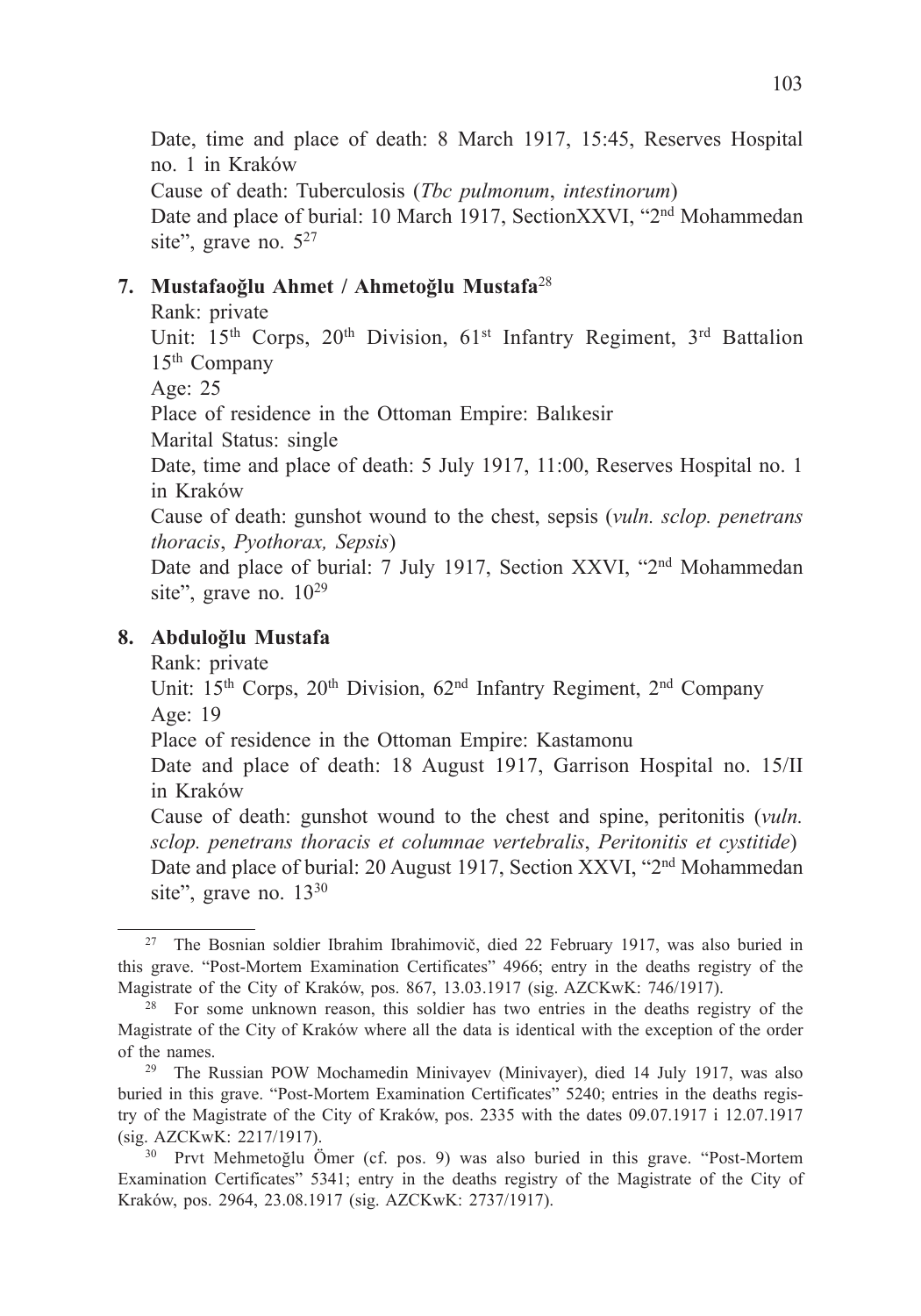### **9. Mehmetoğlu Ömer**

Rank: private

Unit: 15<sup>th</sup> Corps, 20<sup>th</sup> Division, 63<sup>rd</sup> Infantry Regiment, 3<sup>rd</sup> Company Age: 26

Place of residence in the Ottoman Empire: Ankara

 Date and place of death: 20 September 1917, Garrison Hospital no. 15/II in Kraków

 Cause of death: gunshot wound to the spine, pyaemia (*Vuln. sclop. columnae vertebralis, Pyaemia*)

Date and place of burial: 22 September 1917, Section XXVI, "2<sup>nd</sup> Mohammedan site", grave no. 13<sup>31</sup>

# **10. Nazımoğlu İsmail**

Rank: private

Unit:  $15<sup>th</sup>$  Corps,  $20<sup>th</sup>$  Division,  $62<sup>nd</sup>$  Infantry Regiment

Age: 46

 Date of birth and place of residence in the Ottoman Empire: 1872, Istanbul Date and place of death: 17 August 1918, Reserves Hospital no. 1 in Kraków Cause of death: Malteus (?)

Date and place of burial: 19 August 1918, Section XXVI, "2<sup>nd</sup> Mohammedan site", grave no. 17<sup>32</sup>

# **11. İsmail Hasan**

Rank: corporal

Unit: 3<sup>rd</sup> Army, 2<sup>nd</sup> Caucasian Corps, 5<sup>th</sup> Division, 9<sup>th</sup> Infantry Regiment, 10th Company

Place of residence in the Ottoman Empire: Istanbul

 Date and place of death: 14 April 1919, Epidemiological Hospital no. 2 Cause of death: tuberculosis (*Tbc universalis*)

Date and place of burial: 16 April 1919, Section XXVI – west, "2<sup>nd</sup> Mohammedan site", grave no. 11<sup>33</sup>

<sup>31</sup> Abduloğlu Mustafa (cf. pos. 8) was also buried in this grave. "Post-Mortem Examination Certificates" 5411; entry in the deaths registry of the Magistrate of the City of Kraków, pos. 3459, 25.09.1917 (sig. AZCKwK: 3142/1917).

<sup>32</sup> The Bosnian soldier Owdo (Awdo) Halkić, died 15 September 1918, was also buried in this grave. "Post-Mortem Examination Certificates" 6729; entry in the deaths registry of the Magistrate of the City of Kraków, pos. 3234, 21.08.1918 (sig. AZCKwK: 2980/1918).

<sup>&</sup>lt;sup>33</sup> The following were also buried in this grave: Austro-Hungarian soldier Misan Usekič, died 20 February 1919, and the Bosnian soldier Huszo Hodicz, died 6 March 1919. The tombstone, now lost, bore the inscription "Róża" ("Rose"). "Post-Mortem Examination Certificates" 7569; entry in the deaths registry of the Magistrate of the City of Kraków, pos. 1656, 24.04.1919 (sig. AZCKwK: 1479/1919).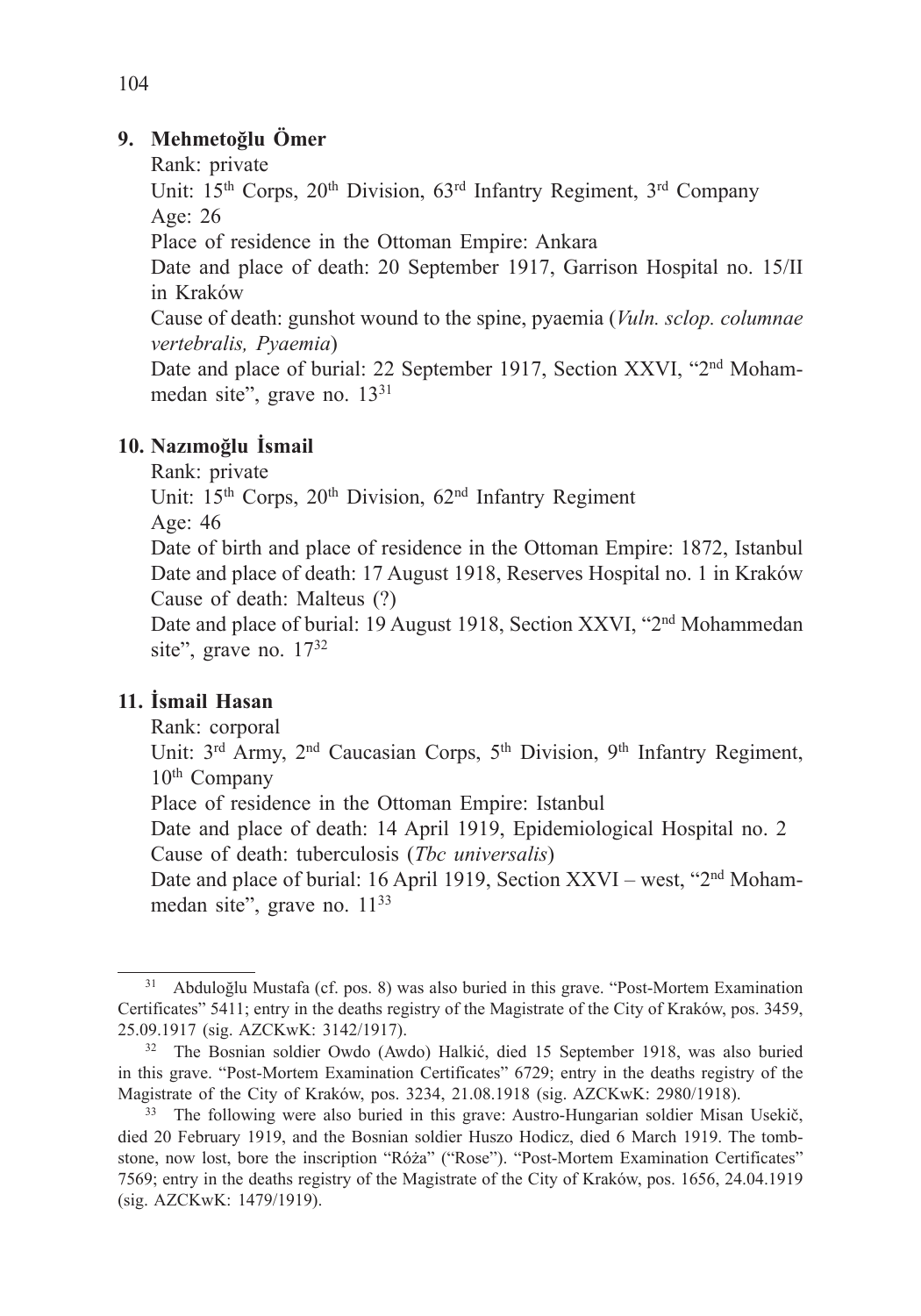### **12. Ali Osman**

Rank: sergeant

Unit: Islamic Army of the Caucasus, 1<sup>st</sup> Azeri Corps,<sup>34</sup> 1<sup>st</sup> Division, 3<sup>rd</sup> Infantry Regiment, 1st Company

Age: 34

Place of residence in the Ottoman Empire: Erzurum, Narman (?)

 Date and place of death: 27 May 1919, Garrison Hospital no. 2 in Kraków Cause of death: Tuberculosis (*Tbc universalis*)

 Date and place of burial: 29 May 1919, Section XXVIII, row 1, grave no. 1835

### **13. Yusuf Şaban Bekir**

Rank: private

Unit: 3<sup>rd</sup> Army, 1<sup>st</sup> Caucasian Corps, 10<sup>th</sup> Caucasian Division, 31<sup>st</sup> Infantry Regiment

Age: 33

Place of residence in the Ottoman Empire: Sivas

Marital status: married

 Date and place of death: 28 September 1919, Reserves Hospital no. 3 Cause of death: Tuberculosis (*Tbc universalis*)

Date and place of burial: 1 October 1919, Section XXVI – east, "2<sup>nd</sup> Mohammedan site", grave no. 136

Note that the last of the three non-commissioned officers and soldiers from the Rakowicki List" (Corporal İsmail Hasan, Sergeant Ali Osman and Private Yusuf Şaban Bekir) came from units fighting in 1914–1918 on the Caucasus front and died in Kraków in 1919 of tuberculosis. Presumably, all three had already contacted the disease whilst in a Russian prisoner-of-war camp, from which they were returning to Turkey via Poland. Undoubtedly, there were factors influencing their choosing this circuitous route (keeping in mind that Russia was then in the throes of a civil war and the Polish-Bolshevik war began on 14 February 1919). It can be stated in brief that there were other individual cases of similar, roundabout homecomings.37

<sup>&</sup>lt;sup>34</sup> A unit composed of Azeri volunteers with some Turkish officers and non-commissioned officers corps. 35 "Post-Mortem Examination Certificates" 7657; entry in the deaths registry of the Magistrate

of the City of Kraków, pos. 3350, 03.06.1919 (sig . AZCKwK: 2226/1919).

<sup>36</sup> The Russian (?) POW Satryn Grypov, died 24 November 1919, was also buried in this grave. "Post-Mortem Examination Certificates" 7019; entry in the deaths registry of the Magistrate of the City of Kraków, pos. 3909, 08.10.1919 (sig. AZCKwK: 3549/1919).

<sup>37</sup> Cf. H. Ataman, *Harp ve Esaret. Doğu Cephesi'nden Sibirya'ya* [*War and Slavery: On the Eastern Front to Siberia*], Türkiye İş Bankası Kültür Yayınları, İstanbul 2010.